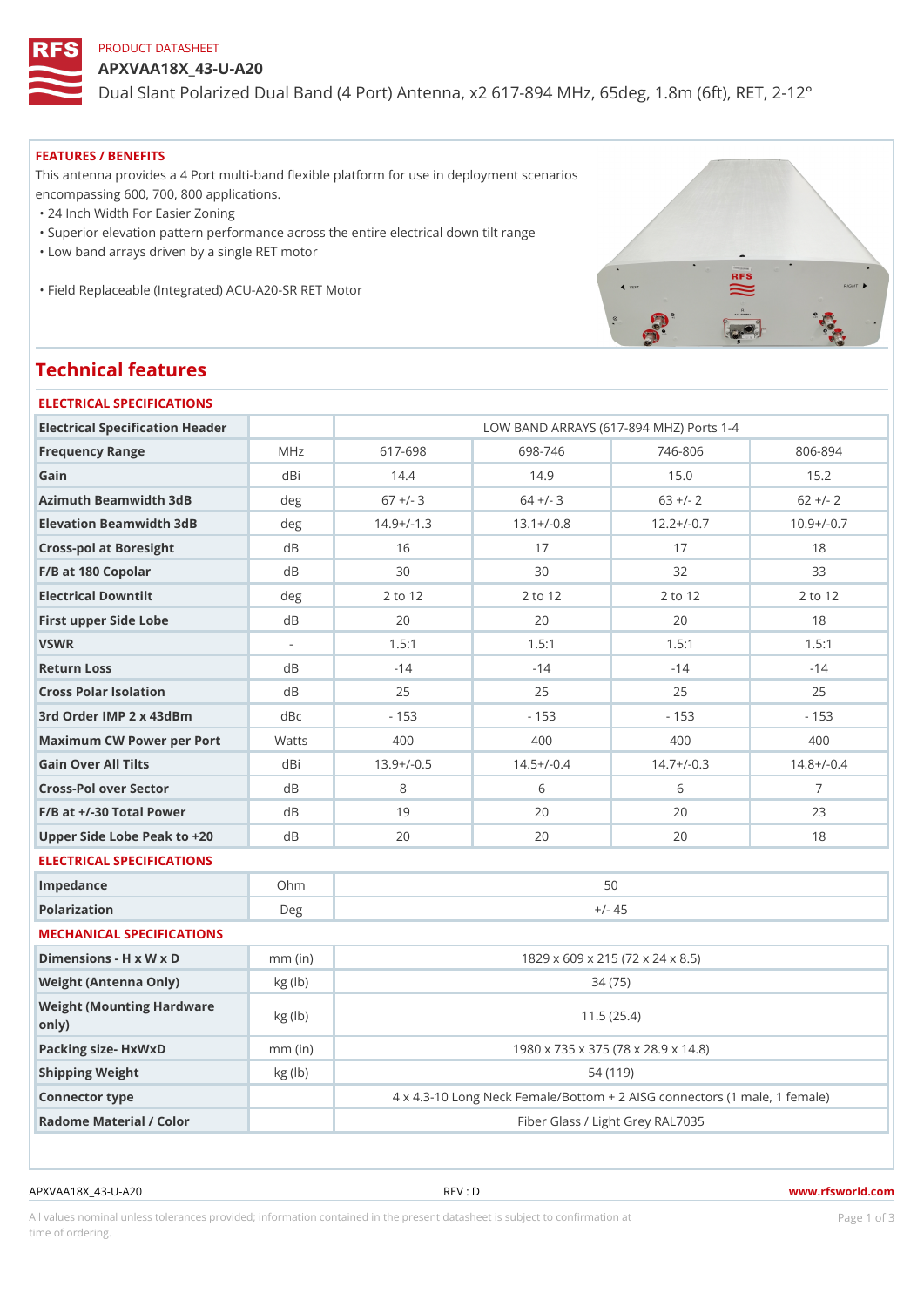# PRODUCT DATASHEET

APXVAA18X\_43-U-A20

Dual Slant Polarized Dual Band (4 Port) Antenna, x2 617-894 MHz, 65d

| TESTING AND ENVIRONMENTAL      |                              |                             |  |  |  |  |  |  |
|--------------------------------|------------------------------|-----------------------------|--|--|--|--|--|--|
| Temperature Range              | $^{\circ}$ C ( $^{\circ}$ F) | $-40$ to 60 ( $-40$ to 140) |  |  |  |  |  |  |
| Lightning protection           |                              | Direct Ground               |  |  |  |  |  |  |
| Survival/Rated Wind Velocikm/h |                              | 240 (150)                   |  |  |  |  |  |  |
| Wind Load @ Rated Wind Front   |                              | 1072                        |  |  |  |  |  |  |
| Wind Load @ Rated Wind Side    |                              | 326                         |  |  |  |  |  |  |
| Wind Load @ Rated Wind ReaN    |                              | 1160                        |  |  |  |  |  |  |
| ORDERING INFORMATION           |                              |                             |  |  |  |  |  |  |

| Model Number                        | Configuration                                                                                 |  | Mounting HardwaMeunting pipe DiameStheirpping Weight |
|-------------------------------------|-----------------------------------------------------------------------------------------------|--|------------------------------------------------------|
| A P X V A A 1 8 X _ 4 3 - U - A 2 0 | $ACU-A20-SR$ Field PM40-5E Beam tilt kit $60-120$ m m<br>Replaceable RET Include (ln t) uded) |  | 54kg (119lbs)                                        |